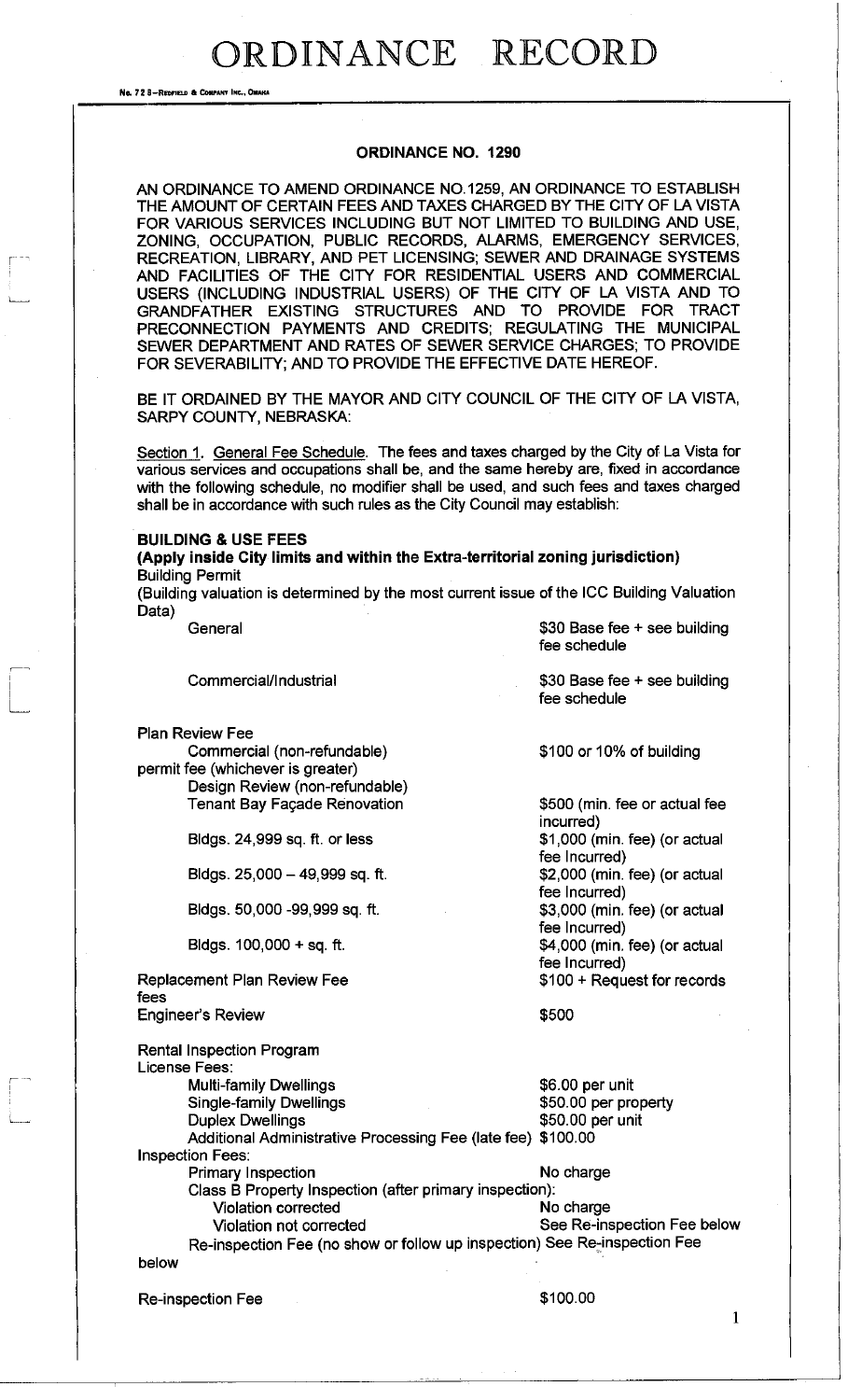No. 72 8-REDFIELD & COMPANY INC., OMAHA

Penalty Fee 3x Regular permit fee

Certificate of Occupancy<br>
Temporary Certificate of Occupancy<br>
\$750 Temporary Certificate of Occupancy \$750 Pre-occupancy fee (Occupancy without C.O.) \$750 Temporary Use Permit **1200 and 1200 and 1200 and 1300 and 1300 and 1300 and 1300 and 1300 and 1300 and 1300 and 1300 and 1300 and 1300 and 1300 and 1300 and 1300 and 1300 and 1300 and 1300 and 1300 and 1300 and 1300 and 13** (includes tents, greenhouses, event structures) Sign Permit \$150/sign Identification Sign, Incidental Sign **\$75/sign** Master Sign Plan (more than 1 sign) \$150 Common Sign Plan \$150 Temporary Sign Permit: Non-profit or tax exempt organization \$0<br>All other temporary signs \$30/year All other temporary signs

Tarp Permit(valid for 6 months) \$30 Solar Panel Permit \$30<br>Satellite Dish Permit \$30 Satellite Dish Permit Wading/Swimming Pools at residence  $$30$ Dedicated Electrical circuit for pumps  $$30$ Mechanical Permits **\$30 Base fee + See** mechanical fee Plumbing Permits **\$30 Base fee + See** mechanical fee Sewer Repair Permit<br>Backflow protector permit  $$30$ <br>Backflow protector permit Backflow protector permit backflow) Underground Sprinklers  $$ 30 ($22$ is such the 8 $8$ fixture) Electrical Permits \$30 Base Fee + See electrical fee

City Professional License

Refund Policy 75% will be refunded when the project is cancelled or not complete within one year. No refund will be given after one year. (Sewer Hook-up Fee is 100% refunded)

Tower Development Permit **1998** and 1999 and 1999 states \$8,500(min fee) (or actual fee incurred) Co-locates – Towers **but a computer of the Southern States**  $$5,000$ (min fee) (or actual fee incurred)

(Plumbers; Mech. Contractors) \$ 15 and a \$1,000,000 Liability, and a \$500,000 bodily injury insurance Certificate per each occurrence Also a \$5,000 Bond is required, naming the City as the recipient.

| Demolition of building<br>Certificate                                      | \$250 plus Insurance            |
|----------------------------------------------------------------------------|---------------------------------|
| Moving Permit (buildings 120 square feet or greater)<br>Certificate        | \$250 plus Insurance            |
| <b>Sheds and Fences</b>                                                    | \$30.00                         |
| Sidewalks                                                                  | \$30.00                         |
| <b>Driveway Replacement</b>                                                | \$30.00                         |
| Driveway Approach w/o curb cut or grinding                                 | \$30.00                         |
| With curb requiring cut plus the 4' apron on each side)                    |                                 |
| Contractor (Contractor performs curb cut or grind) \$30.00 plus \$1.00/ft. |                                 |
| City Charge (if City performs curb cuts)                                   | $$50 + $5/ft$ (\$40 set up fee; |
| \$10 permit fee)                                                           |                                 |
| City charge (if City performs curb grinds)                                 | $$50 + $6/ft ($40 set up fee;$  |
| \$10 permit fee)                                                           |                                 |
| <b>Utility Cut Permit</b>                                                  | \$30,00                         |
| Appeal Fee Regarding Issuance or Denial of Curb Cut/Driveway               |                                 |
| <b>Approach Construction Permit</b>                                        | \$250                           |
| Street Paving, Surfacing, Resurfacing, Repairing, Sealing or               |                                 |
| <b>Resealing Permit</b>                                                    | \$30.00/Yearly                  |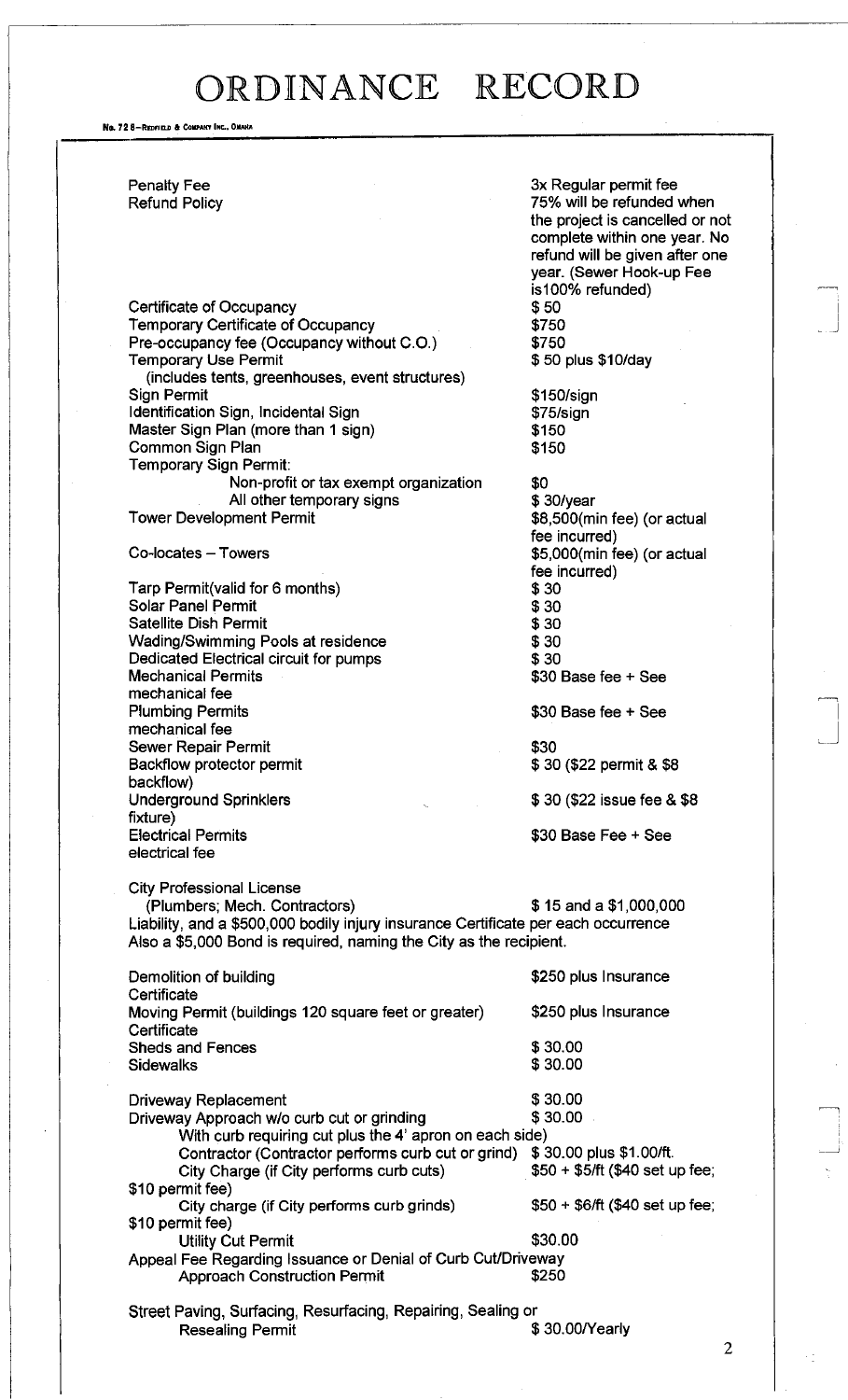No. 72 8-REDFIELD & COMPANY INC., OMAHA

### Appeal Fee Regarding Issuance or Denial of Street Paving, Resurfacing, etc. Permit  $$250$

Provided, however, notwithstanding anything in this Ordinance to the contrary, all property, or parts thereof or improvements thereon, with respect to which legal title is or will be held by or for the benefit of the City of La Vista, La Vista Community Development Agency, City of La Vista Facilities Corporation, La Vista/Metropolitan Community College Condominium Owners Association, Inc., or any other entity directly or indirectly controlled by the City of La Vista as determined by the City Administrator, for a public purpose, and all owners of such property, parts, or improvements, shall be exempt from the Building and Use Fees specified above. The City of La Vista pursuant to a policy of the City Council also may provide for waiver of any or all such Building and Use Fees, or any other fees under this Ordinance that are payable to the City, with respect any political subdivisions that levy property taxes within the corporate limits of the City, or any entity controlled by any such political subdivision.

### **FIRE INSPECTION FEES**

### **Plan Review Fees**

|                               | <b>Commercial Building</b>                                   |          | 10% of building permit fee with a     |
|-------------------------------|--------------------------------------------------------------|----------|---------------------------------------|
|                               |                                                              |          | maximum of \$1,000                    |
|                               | Fire Sprinkler Plan Review                                   |          |                                       |
|                               | 1-20 devices                                                 |          | \$100                                 |
|                               | 21-50 devices                                                |          | \$200                                 |
|                               | 51-100 devices                                               |          | \$300                                 |
|                               | 101-200 devices                                              |          | \$400                                 |
|                               | 201-500 devices                                              |          | \$500                                 |
|                               | Over 500 devices                                             |          | \$500 plus \$1.00 per device over 500 |
|                               | <b>Fire Alarm Plan Review</b>                                |          | \$50.00                               |
| <b>Child Care Facilities:</b> |                                                              |          |                                       |
|                               | $0 - 8$ Children                                             | \$50.00  |                                       |
|                               | $9 - 12$ Children                                            |          | \$55.00                               |
|                               | 13 or more children                                          |          | \$60.00                               |
|                               |                                                              |          |                                       |
| <b>Foster Care Homes:</b>     |                                                              |          |                                       |
|                               | Inspection                                                   |          | \$25.00                               |
| Liquor Establishments:        |                                                              |          |                                       |
|                               | Non-consumption establishments                               |          | \$60.00                               |
|                               | Consumption establishments \$85.00                           |          |                                       |
| <b>Nursing Homes:</b>         |                                                              |          |                                       |
|                               | 50 beds or less                                              |          | \$55.00                               |
|                               | 51to 100 beds                                                |          | \$110.00                              |
|                               | 101 or more beds                                             |          |                                       |
|                               |                                                              |          | \$160.00                              |
| Fire Alarm Inspection:        |                                                              |          |                                       |
|                               | Four year license (Test)                                     |          | \$100.00                              |
|                               | <b>NICET</b>                                                 |          | \$25.00 per year NICET certification  |
|                               |                                                              |          | last                                  |
|                               | Annual test (witnessed)                                      |          | \$30.00                               |
|                               | <b>Sprinkler Contractor Certificate:</b>                     |          |                                       |
|                               | Annual                                                       | \$100.00 |                                       |
|                               |                                                              |          |                                       |
| <b>Fuels Division:</b>        |                                                              |          |                                       |
|                               | Above ground Hazardous Substance Storage Tanks (Title 158)   |          |                                       |
|                               | Registration                                                 |          | \$25.00 per tank                      |
|                               | Re-registration                                              |          | \$25.00 per tank (Required whenever   |
|                               |                                                              |          | change is made to tank or contents)   |
|                               | Above ground Petroleum Storage Tanks (Title 153, Chapter 17) |          |                                       |
|                               | Inspection Fee                                               |          | \$50.00 (Per installation regardless  |
|                               |                                                              |          |                                       |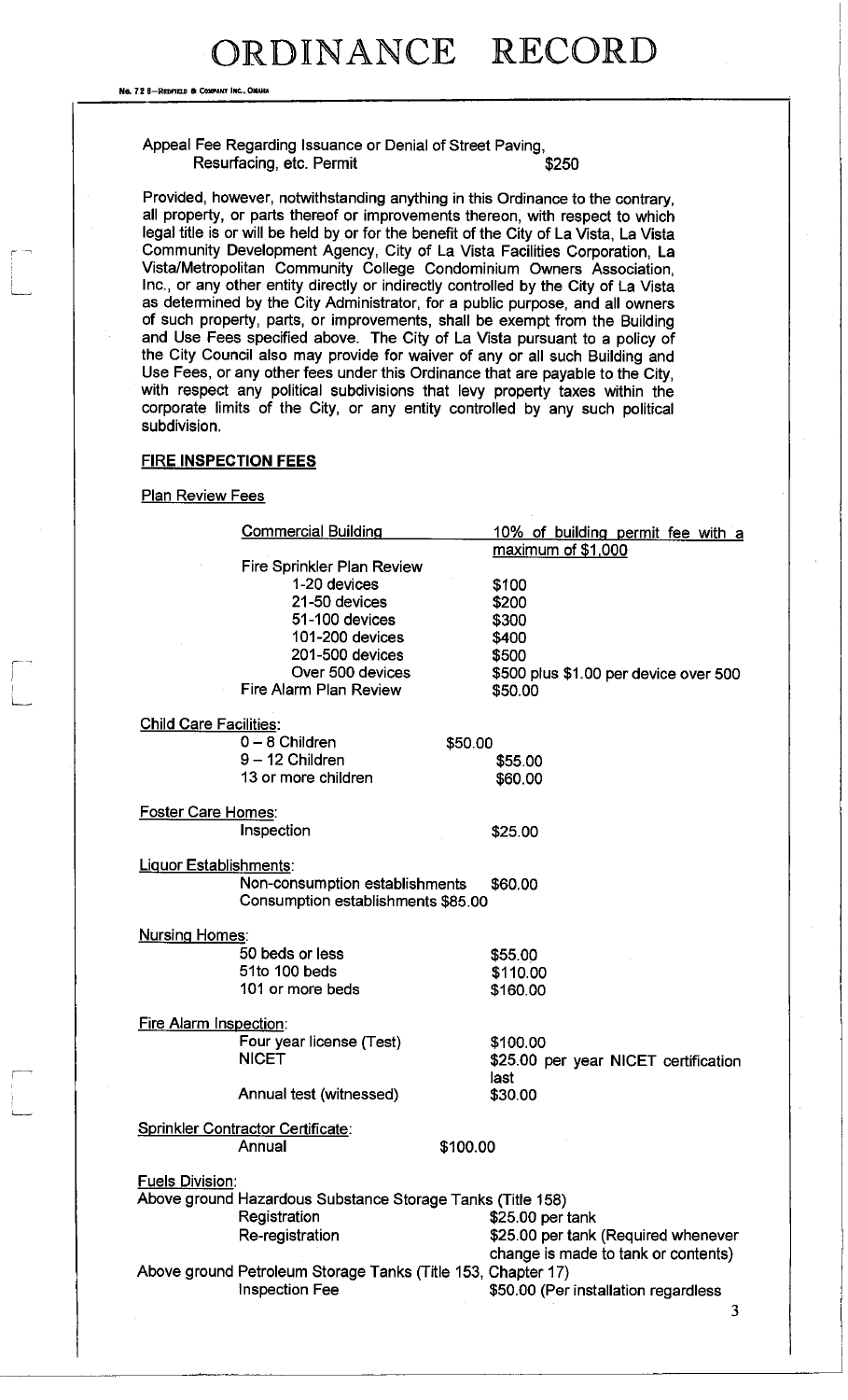No. 72 6-REDFIELD 6 COHPANT INC.. OMAHA

|                                                                                                                                                                                                                                                                     | of the number of tanks)                                                                                                      |
|---------------------------------------------------------------------------------------------------------------------------------------------------------------------------------------------------------------------------------------------------------------------|------------------------------------------------------------------------------------------------------------------------------|
| Under ground Storage Tanks (Title 159, Chapter 2)<br>Farm, residential and heating oil tanks<br>(tanks with a capacity of 1100gallons or less)<br>All other tanks<br>Petroleum Release Remedial Action Fund<br><b>Tank installation</b><br>Piping only installation | \$10.00 one-time registration fee<br>\$30.00 per tank, annually<br>\$90.00 per tank, annually<br>\$60.00 per tank<br>\$60.00 |
| <b>GRADING PERMIT FEES</b>                                                                                                                                                                                                                                          |                                                                                                                              |
| 5 acres or less<br>More than 5 acres                                                                                                                                                                                                                                | \$500<br>\$1,000                                                                                                             |
| <b>ZONING FEES</b>                                                                                                                                                                                                                                                  |                                                                                                                              |
| Comprehensive Plan Amendment                                                                                                                                                                                                                                        | \$500                                                                                                                        |
| Zoning Map Amendment (rezoning)                                                                                                                                                                                                                                     | \$500                                                                                                                        |
| <b>Zoning Text Amendment</b>                                                                                                                                                                                                                                        | \$500                                                                                                                        |
| <b>Zoning Verification Letter</b>                                                                                                                                                                                                                                   | \$50                                                                                                                         |
| <b>Subdivision Text Amendment</b>                                                                                                                                                                                                                                   | \$500                                                                                                                        |
| Conditional Use Permit (1 acre or less)<br>Conditional Use Permit (more than 1 acre).<br><b>Conditional Use Permit Amendment</b>                                                                                                                                    | \$300<br>\$500<br>\$200                                                                                                      |
| Flood Plain Development Permit                                                                                                                                                                                                                                      | \$500                                                                                                                        |
| Administrative Plat - Lot Split, Lot Consolidation<br>or Boundary Adjustment                                                                                                                                                                                        | \$750+ additional fee of \$250<br>for review of revised                                                                      |
| <b>Preliminary Platting</b>                                                                                                                                                                                                                                         | drawings<br>\$1,000 +additional fee of<br>\$250 for review of revised                                                        |
| <b>Final Platting</b>                                                                                                                                                                                                                                               | drawings<br>\$1000+additional fee of \$250<br>for review of revised                                                          |
| <b>Subdivision Agreement</b>                                                                                                                                                                                                                                        | drawings<br>\$500 (min. fee) or actual fee<br>incurred                                                                       |
| <b>Revised Preliminary Plat</b>                                                                                                                                                                                                                                     | \$500+additional fee of \$250<br>for review of revised<br>drawings                                                           |
| Replat                                                                                                                                                                                                                                                              | \$1500 +additional fee of<br>\$250 for review of revised<br>drawings                                                         |
| P.U.D.                                                                                                                                                                                                                                                              | \$1,000+additional fee of<br>\$250 for review of revised<br>drawings                                                         |
| P.U.D. Amendment                                                                                                                                                                                                                                                    | \$500 (min. fee) or actual fee<br>incurred                                                                                   |
| Vacation of Plat and Right of Way Vacation                                                                                                                                                                                                                          | \$150                                                                                                                        |
| Variance, Appeals, Map Interpretation (B.O.A.)                                                                                                                                                                                                                      | \$250                                                                                                                        |
|                                                                                                                                                                                                                                                                     |                                                                                                                              |

Watershed Fees – the following fees apply to only new developments or significant redevelopments as specified in the interlocal agreement Papillion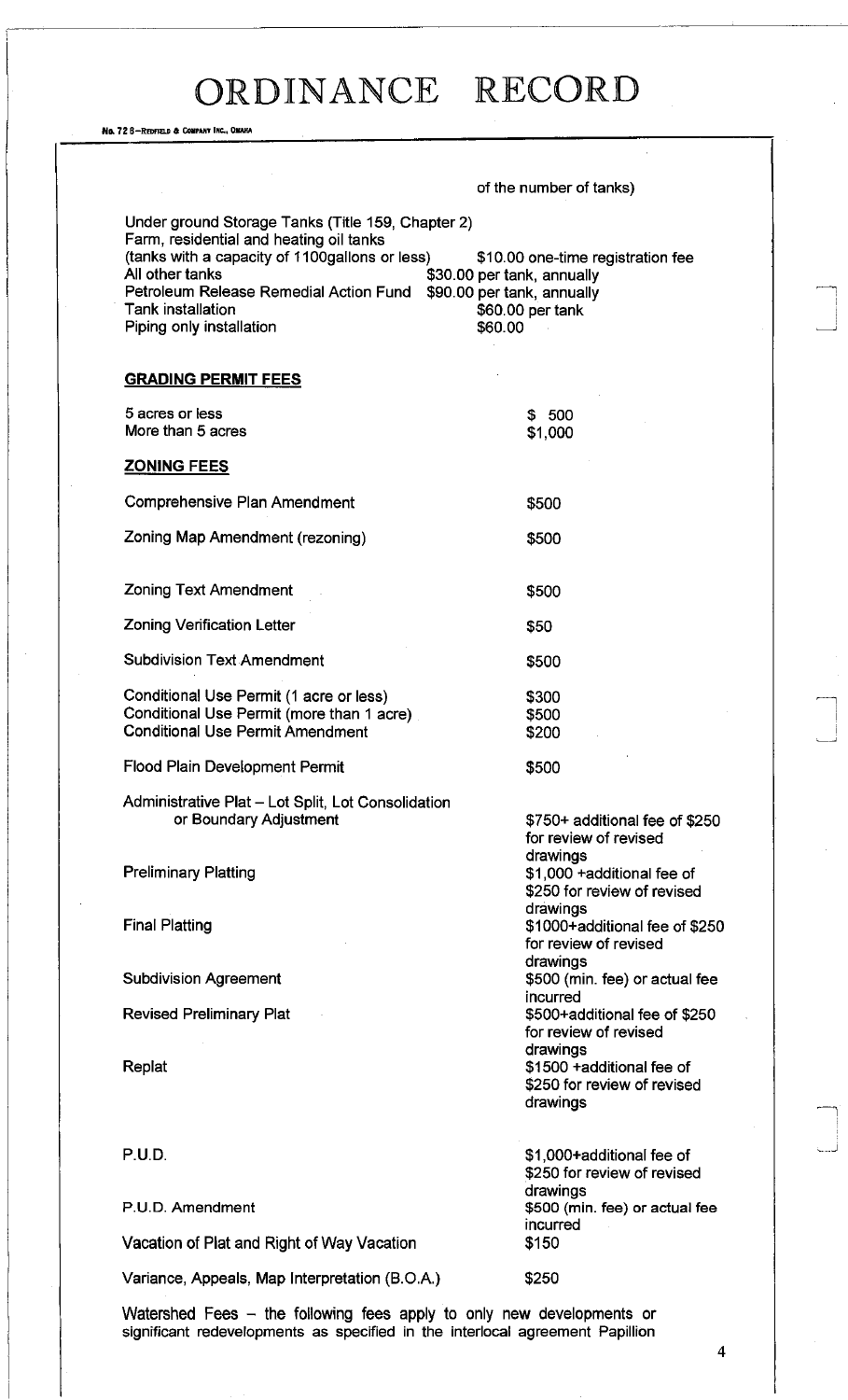No. 72 8-REDFIELD & COMPANY INC., OMAH

Creek Watershed Partnership: (fees are remitted to Papillion Creek Watershed Partnership) Single Family Residential Development (up to 4-plex) \$864 per dwelling unit<br>High-Density Multi-Family Residential Development \$3,803 per gross acre\* High-Density Multi-Family Residential Development Commercial/Industrial Development \$4,609 per gross acre\* \*Computed to the nearest .01 acre. TIF Application ROW (Right of Way) Permits **OCCUPATION TAXES** Publication fees Class A Liquor License Holder Class B Liquor License Holder Class C Liquor License Holder Class D Liquor License Holder Class I Liquor License Holder Class L Liquor License Holder Class W Wholesale Beer License Holder Class X Wholesale Liquor License Holder Class Y Farm Winery License Holder Class Z Liquor License Holder Class AB Liquor License Holder Class AD Liquor License Holder Class ADK Liquor License Holder Class AK Liquor License Holder Class ABK Liquor License Holder Class BK Liquor License Holder Class CK Liquor License Holder Class DK Liquor License Holder Class IB Liquor License Holder Class IBK Liquor License Holder Class ID Liquor License Holder Class IDK Liquor License Holder Class IK Liquor License Holder \$TBD \$TBD \$Actual cost \$200 \$200 \$600 \$400 \$500 \$500 \$1000 \$1500 \$500 \$500 \$400 \$600 \$800 \$400 \$600 \$400 \$800 \$600 \$700 \$900 \$900 \$1100 \$700 Special Designated Permit - Liquor Control  $$50/day$  except non-profits Transfer of Liquor License from One Location to Another \$ 25 (These fees are in addition to the State Fee Requirement) Amusement Concessions (i.e. Carnivals)  $$ 10$ /concession/day (This would include any vendors set up for special functions at the La Vista Sports Complex) Auto dealers - new and used - \$250 plus \$.01 per sq. ft. of inside area, and \$.005 per sq. ft. of outside area used for display, sales or storage. \$100 \$250 plus \$75/each Auto repair Banks, small loan and finance companies detached facility. Barber shops, beauty salons, tanning & nail salons \$ 75 plus \$10 per operator over one. Bowling Alleys or Billiard/Pool Halls (Additional fee for Restaurant or Bar if applicable) Car washes vending machines) Circus, Menagerie or Stage Show Collecting agents, detective agents or agencies and bail bondsmen Construction/T radesmen **\$500,000** bodily injury insurance certificate Convenience stores Convenience store with car wash vending machines) Dry cleaning or laundry and tailoring \$ 50/year + \$10/table or alley \$100 (includes all vacuum & supply \$ 50/day \$75 \$ 75 and a \$1,000,000 Liability, \$75 \$120 (Includes all vacuum & supply \$50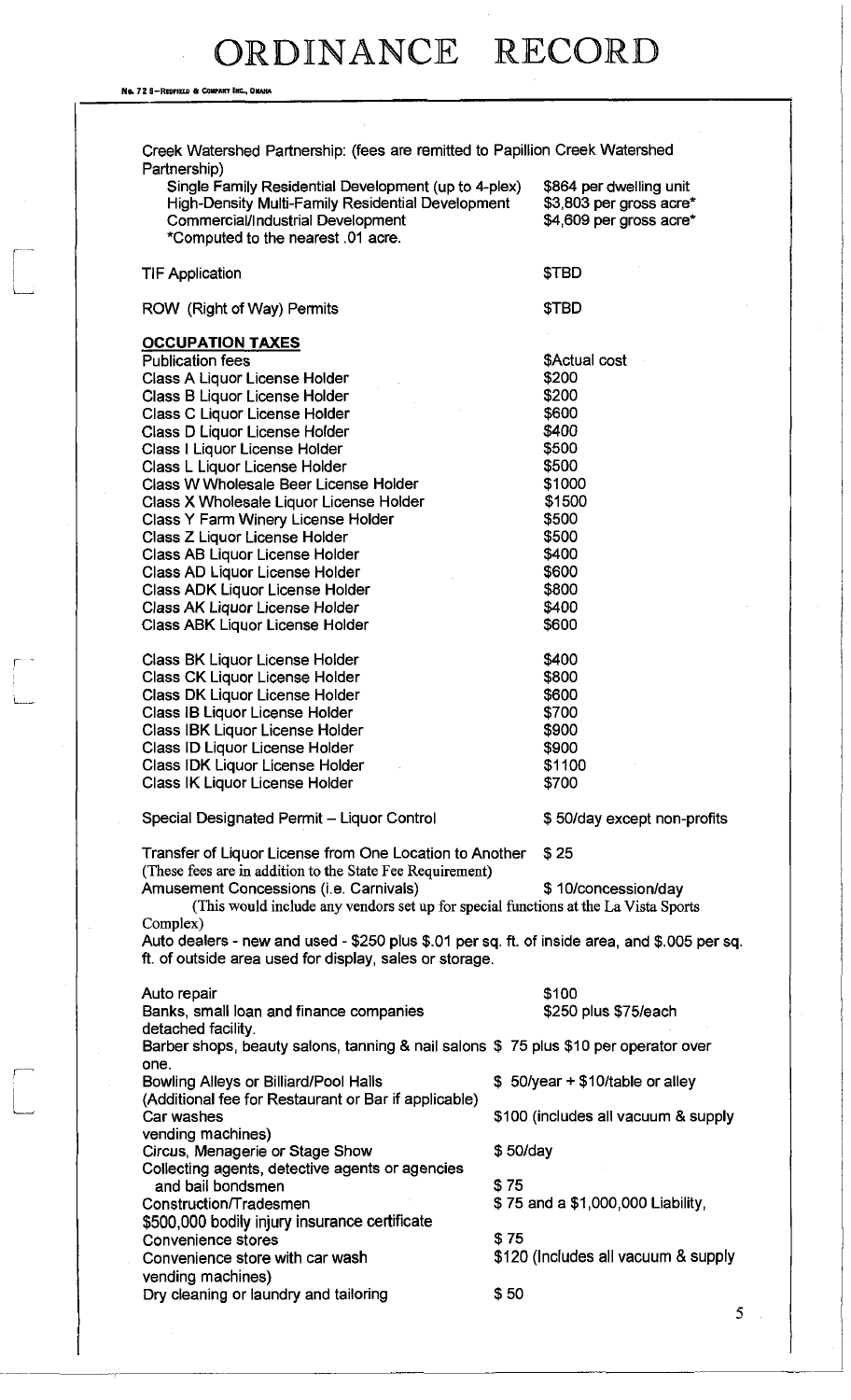No. 72 8-REDFIELO 6 COMPANY INC., OMAHA

Funeral homes Gaming Device Distributors exempt) Games of Chance/Lotteries exempt) Games of Chance/Lottery License Fee Gas Companies Hawkers/Peddlers Home Occupations (not specified elsewhere) Home Occupation Permit Application Fee Home Occupation 1 and Child Care Home \$150 5% of gross receipts (non-profits 5% of gross receipts (non-profits \$ 50/1 st location - \$10/ea additional 5% of gross receipts \$ 75/day or \$500/year \$30 \$50 Home Occupation Conditional Use Permit - see Zoning Fees Hotels/motels - Any hotel or motel in the City shall pay to the City monthly an Occupation Tax equal to 5% of gross receipts from room rentals. Any shops and/or restaurants, which are part of, associated with, or located in or with a hotel or motel facility will be considered a separate business and taxed in accordance with the provisions of this Ordinance and the applicable classifications(s) of the shop and/or

restaurant hereunder. The Occupation Taxes with Respect to any banquet and/or ballroom facilities of, or associated with, or located in or with, any such hotel or motel shall be determined in accordance with the square footage schedule above, based on the actual square footage of said facilities.

Movie theatres **\$150/complex and \$75/viewing room** Music, Vending, & Pinball Machines  $\qquad \qquad$  \$ 20/year/machine +Service Provider Fee of &75.00 for business outside the City that provides machines for local businesses Nurseries, greenhouses, landscaping businesses, and tree trimmers \$ 75 Nursing homes, assisted living, hospitals and retirement homes  $\qquad \qquad$  \$ 5 per bed

Pawnbrokers **being the set of the set of the set of the set of the set of the set of the set of the set of the set of the set of the set of the set of the set of the set of the set of the set of the set of the set of the s** evidenced by a pawnbroker card or ledger entry per Neb. Rev. Stat. Section 69-204. Minimum of \$30/year

Professional services - engineers, architects, physicians, dentists, chiropractors, osteopaths, accountants, photographers, auctioneers, veterinarians, attorneys, real estate offices and insurance agents or brokers - \$75 plus \$10 per agent or professional over one (1)

Recreation businesses - indoor and outdoor \$100

Restaurants, Bars, and drive-in eating establishments\$ 50 (5 employees or less) \$100 (more than 5 employees)

Retail, Manufacturing, Wholesale, Warehousing and Other - Any person or entity engaged primarily in a manufacturing, wholesale, and/or warehousing business shall pay an Occupation Tax based on the schedule below and the actual interior or enclosed square footage of facilities in the City used by said person or entity in the conduct of such business; and any person or entity engaged in a business of making retail sales of groceries, clothing, hardware, notions, furniture, home furnishings, services, paint, drugs, or recreational equipment, and any other person or entity engaged in a business for which an Occupation Tax is not specifically provided elsewhere in this Ordinance, shall pay an Occupation Tax based on the schedule below and actual interior or enclosed square footage of facilities in the City used by said person or entity in the conduct of such business; provided, however, that persons or entities that use a basement or one or more additional floors in addition to the main floor (the main floor being the floor with the greatest total square footage) in the conduct of one or more specified businesses of sales at retail shall determine square footage for purposes of the Occupation Tax imposed hereunder based on the square footage of the entire main floor plus one-half (1/2) of the square footage of all such basement and additional floors.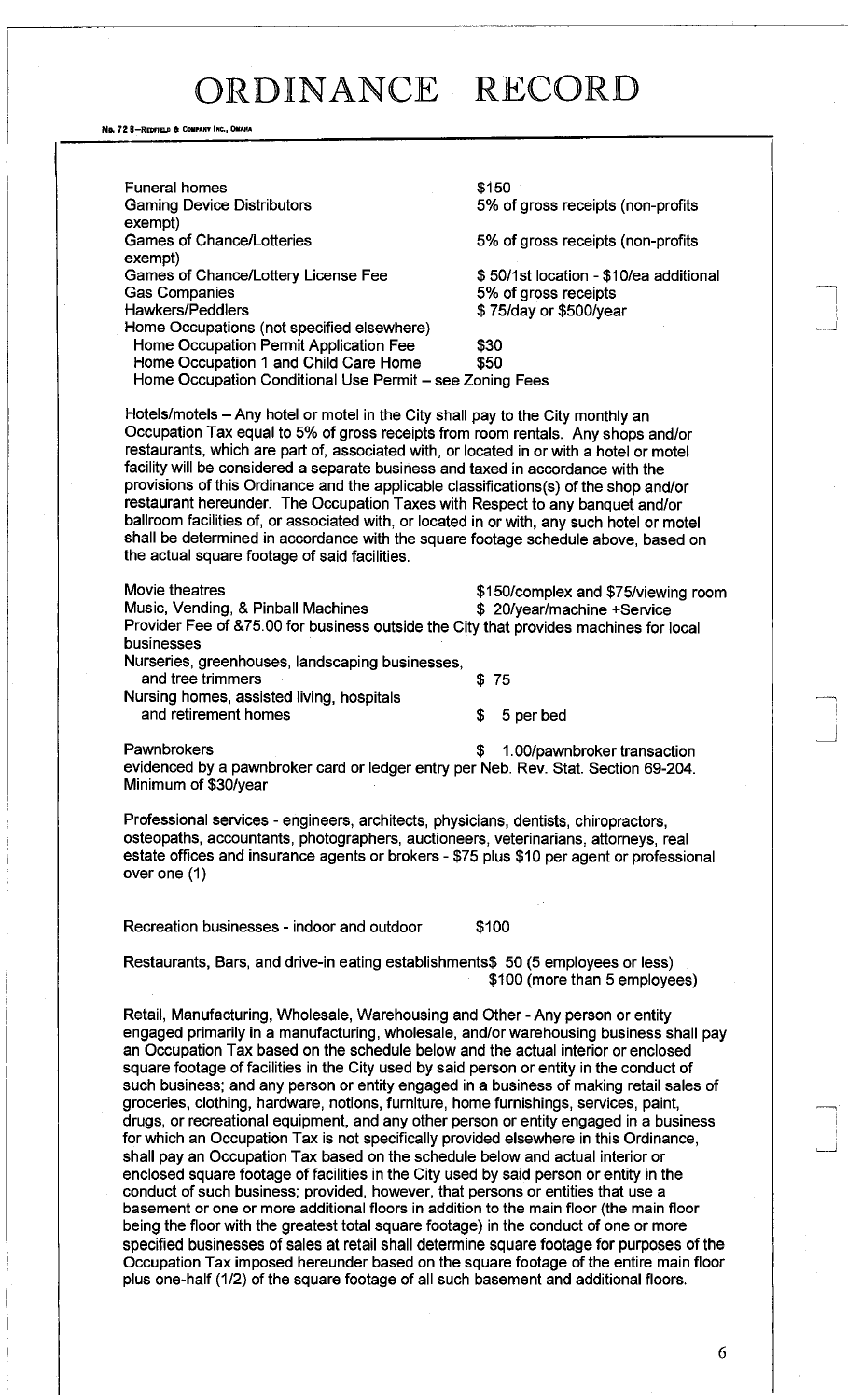No. 72 8-REDFIELD & COMPANY INC., OMAHA

 $\sqrt{2}$ 

 $\begin{bmatrix} 1 & 1 \\ 1 & 1 \end{bmatrix}$ 

| \$<br>50<br>999 sq. ft.<br>0                                                                                                                                                                                                                                                                                                                                      |                                                         |
|-------------------------------------------------------------------------------------------------------------------------------------------------------------------------------------------------------------------------------------------------------------------------------------------------------------------------------------------------------------------|---------------------------------------------------------|
| \$65<br>1,000<br>2,999 sq. ft.<br>\$80<br>3,000<br>4,999 sq. ft.<br>\$120<br>5,000<br>7,999 sq. ft.<br>8,000<br>\$150<br>9,999 sq. ft.<br>10,000<br>14,999 sq. ft.<br>\$200<br>\$225<br>15,000<br>24,999 sq. ft.<br>39,999 sq. ft<br>\$300<br>25,000<br>\$400<br>40,000<br>59,999 sq. ft.<br>60,000<br>\$500<br>99,999 sq. ft.<br>\$750<br>100,000<br>and greater |                                                         |
| Schools - trade schools, dance schools, music schools,<br>nursery school or any type of school operated for profit<br>\$50                                                                                                                                                                                                                                        |                                                         |
| Service providers, such as persons, firms partnerships<br>or corporations delivering any product, good or service<br>\$<br>-75<br>whatsoever in nature within the City                                                                                                                                                                                            |                                                         |
| Service stations selling oils, supplies, accessories<br>for service at retail<br>S.<br>car wash                                                                                                                                                                                                                                                                   | $75 + $25.00$ for attached                              |
| <b>Telephone Companies</b><br>(includes land lines, wireless, cellular, and mobile)                                                                                                                                                                                                                                                                               | 5% of gross receipts                                    |
| Telephone Surcharge - 911                                                                                                                                                                                                                                                                                                                                         | \$1.00 per line per month                               |
| <b>Tobacco License</b><br>\$                                                                                                                                                                                                                                                                                                                                      | 15 (based on State                                      |
| Statute)<br><b>Tow Truck Companies</b><br>75<br>\$<br>\$<br>35<br>Late Fee (Up to 60 days)<br>\$<br>Late Fee (60-90 days)<br>75<br>Late Fee (over 90 days)<br><b>OTHER FEES</b>                                                                                                                                                                                   | Double Occupation tax or \$100,<br>whichever is greater |
| <b>Barricades</b><br>Deposit Fee(returnable)<br>\$60/barricade<br><b>Block Parties/Special Event</b><br><b>Construction Use</b>                                                                                                                                                                                                                                   | \$5/barricade per day<br>\$30 ea. (7 days maximum)      |
| <b>Blasting Permit</b><br>\$1,000                                                                                                                                                                                                                                                                                                                                 |                                                         |
| <b>Bucket Truck Rental w/operator</b><br>\$150 per hour                                                                                                                                                                                                                                                                                                           |                                                         |
| <b>Community Garden Plot Rental</b><br>\$20 annually                                                                                                                                                                                                                                                                                                              |                                                         |
| <b>Conflict Monitor Testing</b><br>\$200                                                                                                                                                                                                                                                                                                                          |                                                         |
| Cat License Fee (per cat – limit 3)<br>\$5 each if spayed/neutered<br>\$15 each if not spayed/neutered<br>\$10 each (delinquent) if                                                                                                                                                                                                                               | spayed/neutered                                         |
| \$30 each (delinquent) if not<br>spayed/neutered                                                                                                                                                                                                                                                                                                                  |                                                         |
| Senior Citizen Discount (Age 65+)                                                                                                                                                                                                                                                                                                                                 | Free if spayed/neutered                                 |
| \$ 5 each if spayed/neutered<br>Dog License Fee (per dog - limit 3)<br>\$15 each if not spayed/neutered<br>\$10 each (delinquent) if<br>spayed/neutered<br>\$30 each (delinquent) if not                                                                                                                                                                          | spayed/neutered                                         |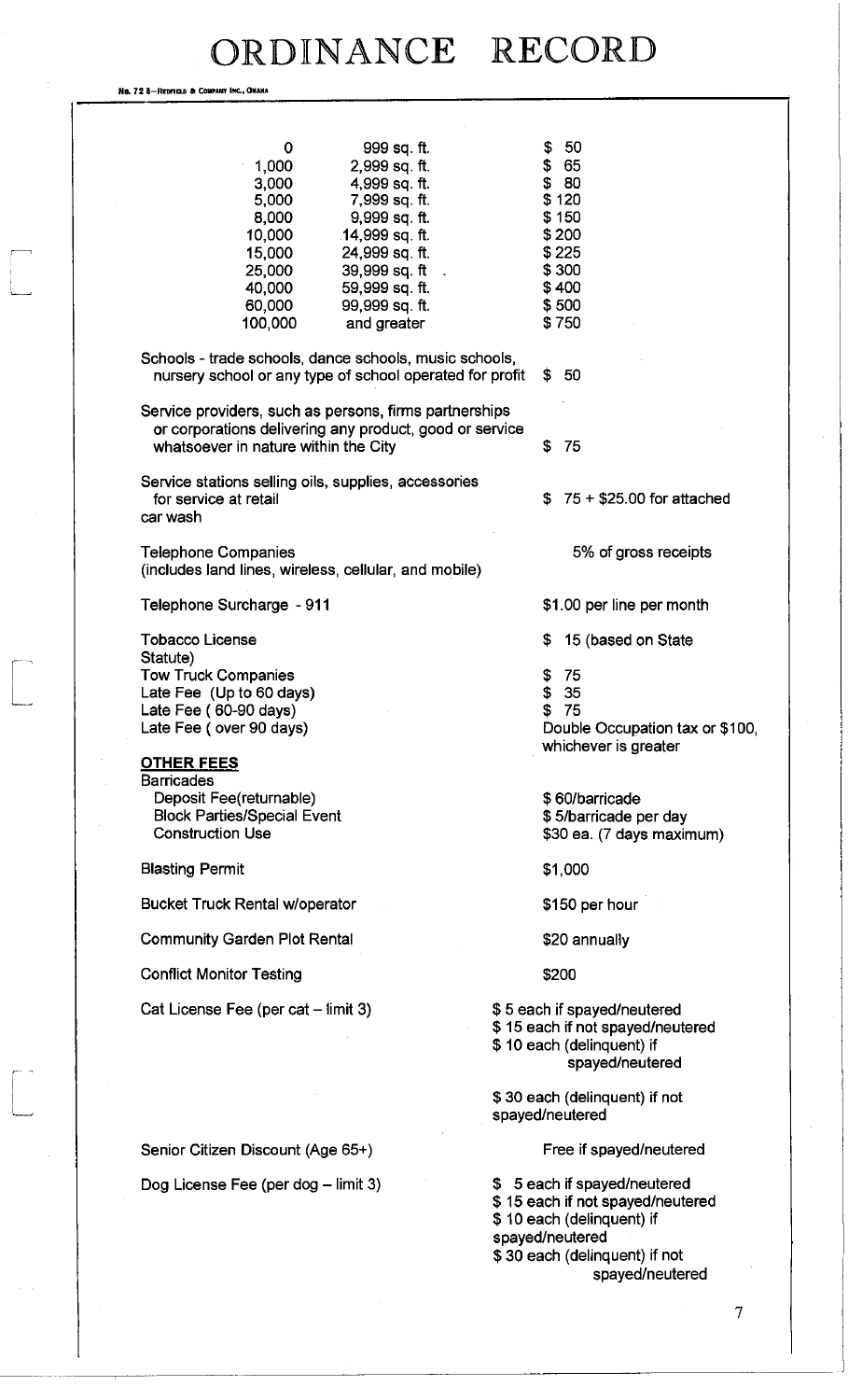No. 72 8-REDFIEU) a COMPANY INC., OMAHA

| Senior Citizen Discount (Age 65+)                                                                                                                                             | Free if spayed/neutered                                                                                     |
|-------------------------------------------------------------------------------------------------------------------------------------------------------------------------------|-------------------------------------------------------------------------------------------------------------|
| Dog/Cat License Handling Fee (in addition to above fees)                                                                                                                      | \$5                                                                                                         |
| Dog or Cat License Replacement if Lost                                                                                                                                        | \$1                                                                                                         |
| Dog or Cat Capture and Confinement Fee                                                                                                                                        | \$10 + Boarding Costs                                                                                       |
| MAXIMUM OF 4 DOGS AND/OR CATS WITH NO MORE THAN 3 OF EITHER<br><b>SPECIES</b>                                                                                                 |                                                                                                             |
| <b>Election Filing Fee</b>                                                                                                                                                    | 1% of Annual Position Salary                                                                                |
| Fireworks Sales Permit (Non-Profits)<br>Handicap Parking Permit Application Fee<br><b>State</b>                                                                               | \$2,500<br>\$ Currently Not Charging Per                                                                    |
| Natural Gas Franchisee Rate Filing Fee<br>(For rate changes not associated w/the cost of purchased gas.)                                                                      | Per Agreement                                                                                               |
| <b>Open Burning Permit</b>                                                                                                                                                    | \$10                                                                                                        |
| <b>Parking Ticket Fees</b><br>If paid within 7 days of violation date<br>If paid after 7 days of violation date but within 30 days<br>If paid after 30 days of violation date | $$20 ($5 + $15$)$ admin fee)<br>$$25 ($10 + $15$$ admin fee)<br>$$35 ($20 + $15$$ admin fee)                |
| Pawnbroker Permit Fees:<br>Initial<br><b>Annual Renewal</b>                                                                                                                   | \$150<br>\$100                                                                                              |
| <b>Pet Store License</b>                                                                                                                                                      | 50 (In addition to Occ.<br>S.                                                                               |
| License)<br><b>Police Officer Application Fee</b>                                                                                                                             | S.<br>-20                                                                                                   |
| Public Assembly Permit (requires application and approval)\$                                                                                                                  | -00                                                                                                         |
| Returned Check Fee (NSF)<br><b>Storage of Explosive Materials Permit</b><br><b>Towing/Impound Fee</b><br><b>Trash Hauling Permit</b><br>Performance Bond                      | 35<br>\$<br>\$<br>100<br>\$<br>30<br>\$<br>25/yr/truck + \$25,000                                           |
| <b>PUBLIC RECORDS</b>                                                                                                                                                         |                                                                                                             |
| <b>Request for Records</b><br><b>Audio Tapes</b><br>Video Tapes or CD/DVD                                                                                                     | \$15.00/Half Hour + Copy<br>Costs* (May be subject to<br>deposit)<br>\$5.00 per tape<br>\$10.00 per tape/CD |
| *Copy costs shall be established by the Finance Director                                                                                                                      |                                                                                                             |
| Unified Development Ordinance                                                                                                                                                 | \$100                                                                                                       |
| Comprehensive Plan<br><b>Zoning Map</b>                                                                                                                                       | \$50<br>11"x17"<br>\$5<br>\$10 12"x36"<br>\$30 36"x120"                                                     |
| Zoning Ordinance w/Map<br><b>Subdivision Regulations</b>                                                                                                                      | \$30<br>\$30                                                                                                |
| <b>Future Land Use Map</b>                                                                                                                                                    | 11"x17"<br>\$5<br>\$10 12"x36"<br>\$30 36"x120"<br>Ω                                                        |

8

 $\begin{array}{c} \begin{array}{c} \begin{array}{c} \end{array} \\ \begin{array}{c} \end{array} \end{array} \end{array}$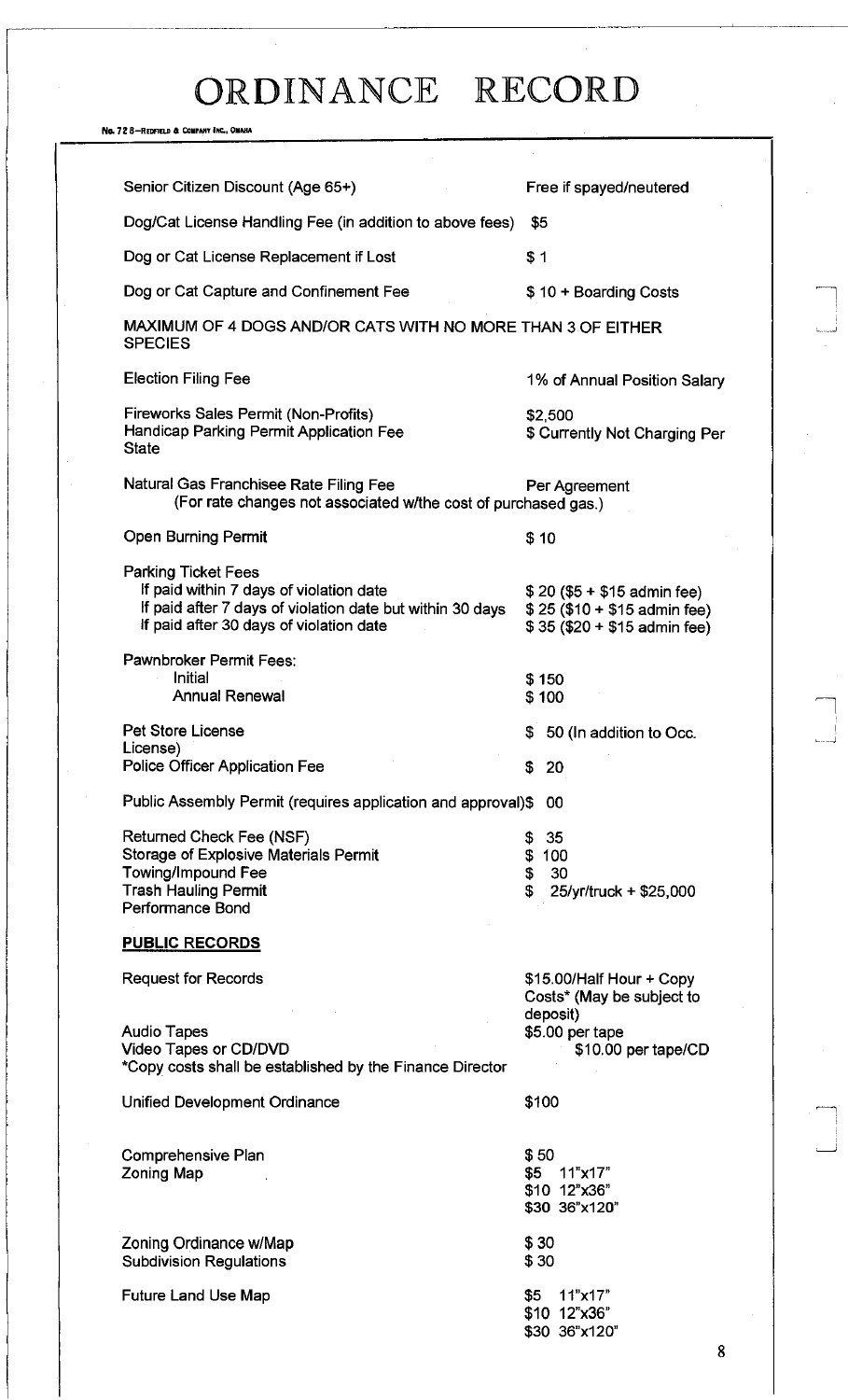No. 72 8-REDFIELD & COMPANY INC., OMAHA

| Ward Map                                                                        | \$2                                          |
|---------------------------------------------------------------------------------|----------------------------------------------|
| Fire Report<br>Police Report                                                    | \$5<br>\$5                                   |
| Police Photos (5x7)                                                             | \$ 5/ea. for 1-15<br>\$ 3/ea. for additional |
| Police Photos (8x10)                                                            | \$10/ea. for 1-15<br>\$5/ea. for additional  |
| Police Photos (Digital)                                                         | \$10/ea. CD                                  |
| Criminal history                                                                | \$10                                         |
| <b>FALSE AND NUISANCE ALARMS</b>                                                |                                              |
| Registration Fee for Alarm System (not to include<br>single family or duplexes) | \$25                                         |
| Renewal Fee for Alarm System (not to include<br>single family or duplexes)      | \$25                                         |
| <b>Late Registration Charge</b>                                                 | \$35                                         |

False Alarm Fee for any false alarm generated by the registrant's alarm system, a fee in accordance with the following schedule (from 1 January through 31 December of each year) shall be charged:

Number of False/Nuisance Alarms False/Nuisance Alarm Charge

| 1         | No Charge |
|-----------|-----------|
| 2         | No Charge |
| 3         | \$100.00  |
| 4 or more | \$250.00  |
|           |           |

False Alarm Fee for Alarm Systems without Registration - \$250 per alarm after 1 st alarm

(not to include single family or duplexes)

### **RESPONSE TO LARGE HAZARDOUS MATERIALS INCIDENTS**

A Dispatch and mobilization charge of \$300 + mileage shall be charged for response to any incident where no action is taken. If services are provided, the following rates shall apply:

Response Vehicles: One-hour minimum charge. All charges will be made to the closest % hour. Mileage will be charged at \$8.00 per mile per vehicle.

| Pumper/Tanker Truck<br><b>Weed Truck</b><br>Aerial Ladder Truck<br><b>Utility Vehicle</b><br><b>Command Vehicle</b>          | \$500/hour<br>\$150/hour<br>\$750/hour<br>\$200<br>\$100 |
|------------------------------------------------------------------------------------------------------------------------------|----------------------------------------------------------|
| Equipment Charges:<br>Jaws of Life<br><b>Power Saw</b><br>Hydraulic jack/chisels<br><b>Cribbing Blocks</b><br><b>Winches</b> | \$250<br>\$75<br>\$75<br>\$10<br>\$10                    |
| Air Bags                                                                                                                     | \$50                                                     |
| <b>High Lift Jack</b>                                                                                                        | \$20                                                     |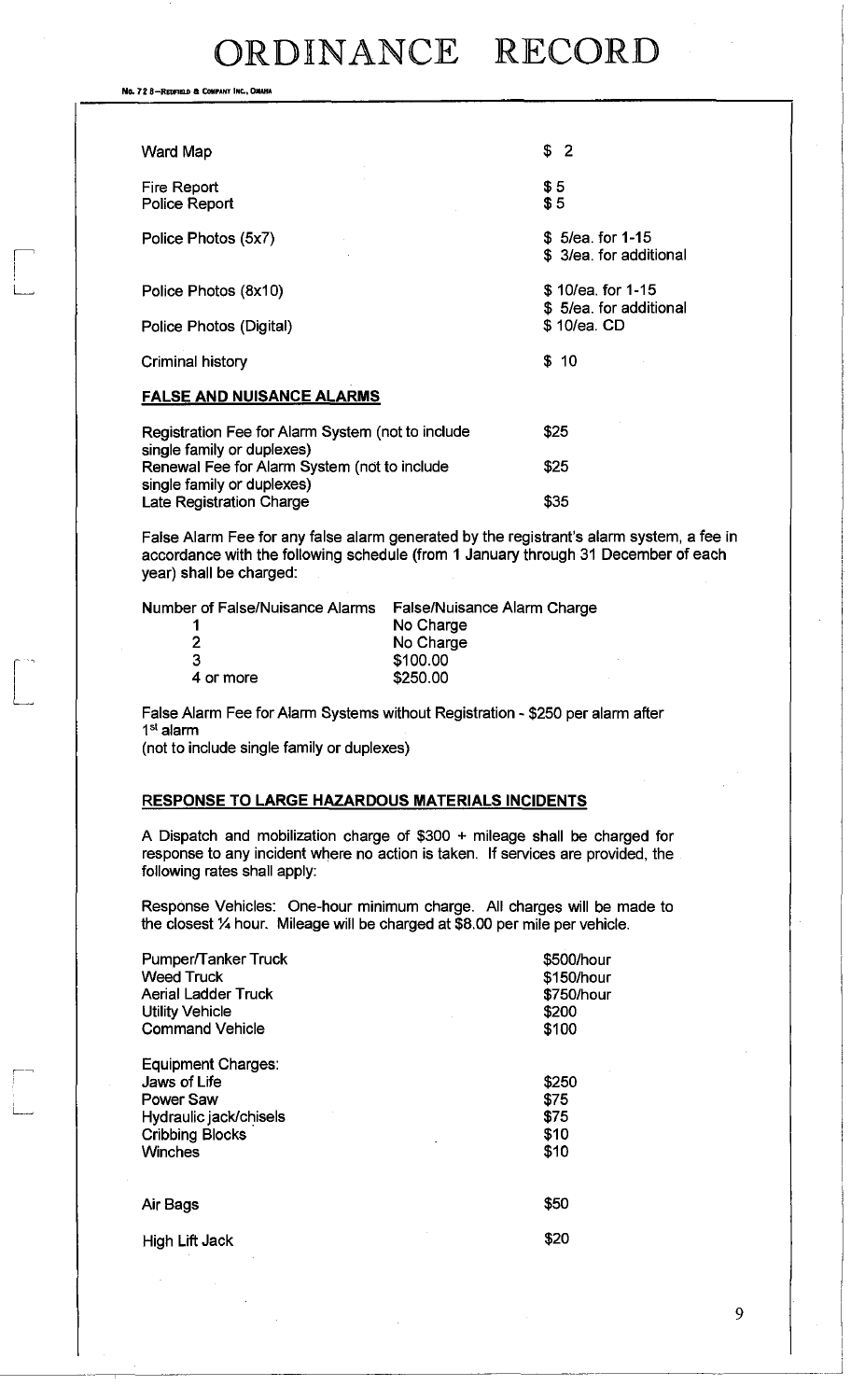No. 72 6-REDFIELD & COMPANY INC., OMAHA

Supplies: The actual City cost of the supplies plus 25% shall be charged for all supplies including but not limited to safety flares, Class A foam, Class B foam, absorbent pads, absorbent material, salvage covers, and floor dry.

### **RESCUE SQUAD FEES**

| BLS Emergency Base    | <b>S600</b> |
|-----------------------|-------------|
| ALS Emergency Level I | \$700       |
| ALS Emergency Level 2 | \$800       |
| Mileage Rural         | \$14        |

#### **LIBRARY FEES**

|                     | Membership (Non-Resident Family)                                                                                                                                                                                                          | 6 month<br>1 year<br>1 month                                                                                                      | \$35.00<br>\$60.00<br>\$7.00                                                                                                                                                                                                                              |
|---------------------|-------------------------------------------------------------------------------------------------------------------------------------------------------------------------------------------------------------------------------------------|-----------------------------------------------------------------------------------------------------------------------------------|-----------------------------------------------------------------------------------------------------------------------------------------------------------------------------------------------------------------------------------------------------------|
| Fax<br><b>Fines</b> |                                                                                                                                                                                                                                           |                                                                                                                                   | $$2.00$ up to 5 pages                                                                                                                                                                                                                                     |
|                     | <b>Books</b><br><b>Audio Books</b><br>DVDs/CDs<br><b>Videos</b>                                                                                                                                                                           | \$1.00/day                                                                                                                        | $$.05$ /day<br>\$.10/day<br>\$.10/day                                                                                                                                                                                                                     |
|                     | Damaged & Lost Books                                                                                                                                                                                                                      |                                                                                                                                   | \$5.00 processing fee + actual                                                                                                                                                                                                                            |
| cost<br>cost        | Videos /DVDs/CDs                                                                                                                                                                                                                          |                                                                                                                                   | \$5.00 processing fee + actual                                                                                                                                                                                                                            |
| Copies              | <b>Color Copies</b>                                                                                                                                                                                                                       |                                                                                                                                   | \$.50<br>\$.10                                                                                                                                                                                                                                            |
|                     | Inter-Library Loan<br>Lamination - 18" Machine                                                                                                                                                                                            |                                                                                                                                   | \$3.00/transaction<br>\$2.00 per foot                                                                                                                                                                                                                     |
|                     | Lamination - 40" Machine<br>Children's Mini-Camp                                                                                                                                                                                          |                                                                                                                                   | \$6.00 per foot<br>\$10.00 per week                                                                                                                                                                                                                       |
|                     | <b>RECREATION FEES</b><br>Refund Policy (posted at the Community Center)<br>all approved refunds<br>Late Registration Fee<br><b>Community Center</b>                                                                                      | Resident                                                                                                                          | \$10.00 administrative fee on<br>\$10.00<br>Non-Resident<br><b>Business Groups</b>                                                                                                                                                                        |
|                     | <b>Facility Rental</b><br>Gym (1/2 Gym)<br>Gym/Stage (Rental)<br>Gym/Stage (Deposit)<br>Game Room<br>Meeting Rooms (Rental)<br>Meeting Rooms (Deposit)<br>Kitchen (Rental)<br>Kitchen (Deposit)<br>Racquetball Court<br><b>Club House</b> | \$ 38/Hour<br>\$420/Day<br>\$215<br>\$22/Hour<br>\$12/Hour/Room<br>\$50/Room<br>\$19/Hour<br>\$50/Room<br>\$7/Hour<br>$$24.$ Hour | \$75/Hour<br>\$75/Hour<br>\$840/Day<br>\$840/Day<br>\$420<br>\$420<br>\$44/Hour<br>\$44/Hour<br>\$22/Hour/Room\$27/Hour<br>\$50/Room<br>\$50/Room<br>\$27/Hour<br>\$33/Hour<br>\$50/Room<br>\$50/Room<br>\$14/Hour<br>\$14/Hour<br>\$44/Hour<br>\$54/Hour |
|                     | <b>Facility Usage</b><br>Daily Visit (19 and up)<br>Daily Visit (Seniors +55)                                                                                                                                                             | \$3.00<br>$$ -0-$                                                                                                                 | \$4.00<br>\$2.00                                                                                                                                                                                                                                          |
|                     | Fitness Room (19 and up)<br><b>Membership Card</b>                                                                                                                                                                                        | \$27.00/month                                                                                                                     |                                                                                                                                                                                                                                                           |
|                     | (Exercise Room, Gym, Racquetball/Walleyball Courts)<br>(Mon - Fri 8:00 -5:00 pm)                                                                                                                                                          | \$3.00                                                                                                                            | \$4.00/Visit                                                                                                                                                                                                                                              |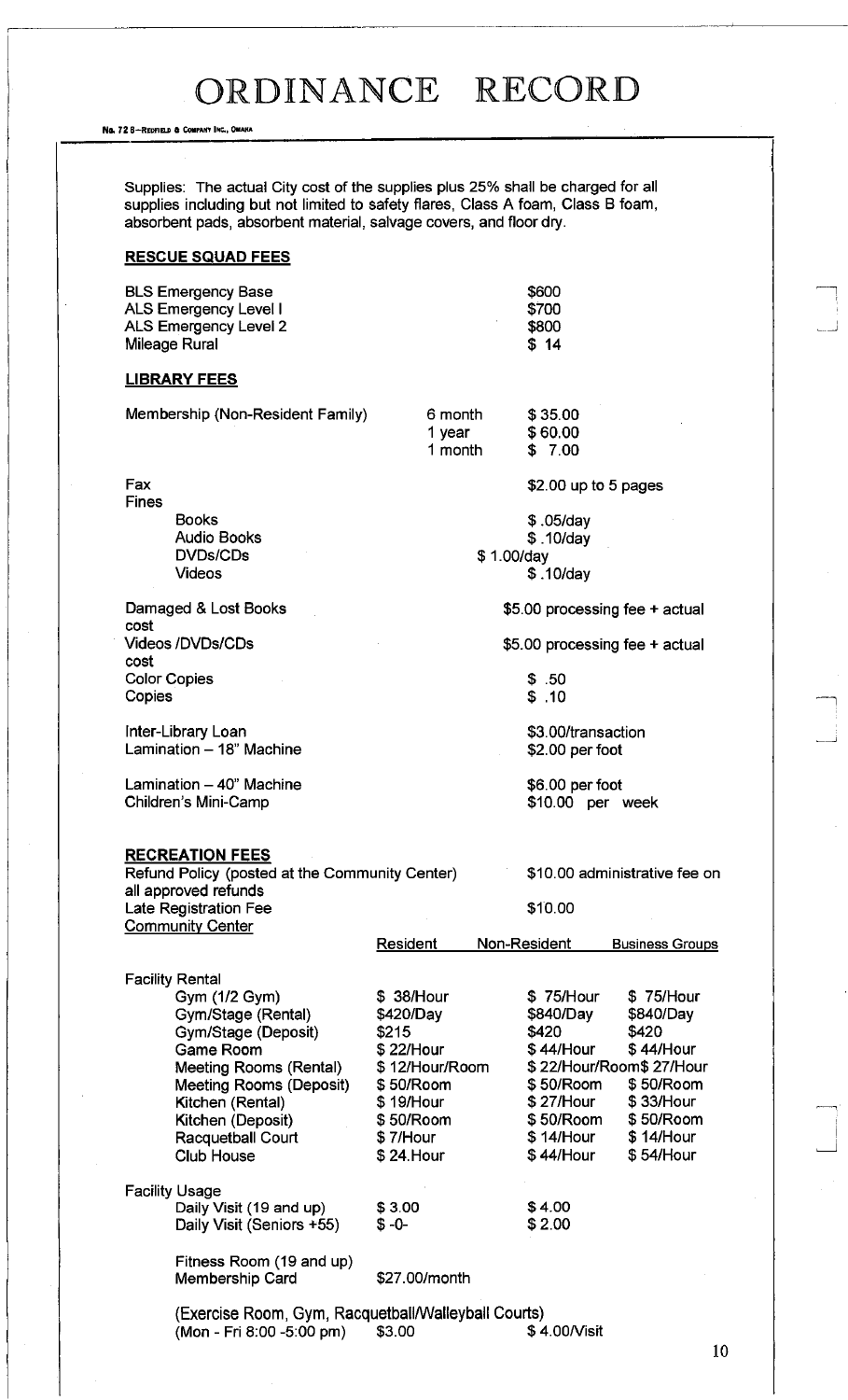No. 72 8-REDFIELD & COMPANY INC., ON

 $\begin{bmatrix} 1 & 1 \\ 1 & 1 \end{bmatrix}$ 

 $\begin{bmatrix} 1 \\ 1 \end{bmatrix}$ 

| Gym (19 and up)<br>(Mon - Fri 8:00 -5:00 pm)<br><b>Resident Punch Card</b><br>Non-resident Punch Card<br>Non-resident Punch Card<br>Ind. Weight Training<br>Classes | \$3.00<br>\$50.00<br>\$35.00<br>\$20.00<br>\$25  | \$4.00/Visit                                                              |  |
|---------------------------------------------------------------------------------------------------------------------------------------------------------------------|--------------------------------------------------|---------------------------------------------------------------------------|--|
| <b>Community Garden Plot Rental</b>                                                                                                                                 |                                                  | \$20 per season                                                           |  |
| Variety of programs as determined by the Recreation Director                                                                                                        |                                                  |                                                                           |  |
| Fees determined by cost of program                                                                                                                                  |                                                  |                                                                           |  |
| <b>Classes</b>                                                                                                                                                      |                                                  |                                                                           |  |
|                                                                                                                                                                     | Contractor                                       | City                                                                      |  |
|                                                                                                                                                                     | 75%                                              | 25%                                                                       |  |
| Contract Instructor Does Registration and Collects Fees                                                                                                             |                                                  |                                                                           |  |
| Other Facilities:                                                                                                                                                   |                                                  |                                                                           |  |
|                                                                                                                                                                     | <b>Resident</b>                                  | Non-Resident                                                              |  |
| <b>Tournament Fees</b>                                                                                                                                              |                                                  | \$30/Team/Tournament<br>S                                                 |  |
| 30/Team/Tournament                                                                                                                                                  |                                                  |                                                                           |  |
|                                                                                                                                                                     |                                                  | \$40/Field/Day<br>\$40/Field/Day                                          |  |
| Gate/Admission Fee                                                                                                                                                  |                                                  | 10% of Gross                                                              |  |
| <b>Model Airplane Flying</b>                                                                                                                                        |                                                  |                                                                           |  |
| <b>Field Pass</b>                                                                                                                                                   | \$30*                                            | \$40*                                                                     |  |
|                                                                                                                                                                     |                                                  |                                                                           |  |
|                                                                                                                                                                     | * includes \$10 club membership 1 - year license |                                                                           |  |
| <b>Field Rentals</b>                                                                                                                                                | \$40/2 hours                                     | <b>Resident and Non-</b>                                                  |  |
| <b>Resident</b><br><b>Park Shelters</b>                                                                                                                             | \$15/3 hours                                     | \$25/3 hours                                                              |  |
|                                                                                                                                                                     |                                                  |                                                                           |  |
| <b>Swimming Pool</b>                                                                                                                                                | Resident                                         | Non-Resident                                                              |  |
| <b>Youth Daily</b>                                                                                                                                                  | $\overline{2}$                                   | \$<br>4                                                                   |  |
| <b>Adult Daily</b>                                                                                                                                                  | \$<br>\$<br>3                                    | \$<br>4                                                                   |  |
| <b>Resident Tag</b>                                                                                                                                                 | \$2                                              |                                                                           |  |
| <b>Family Season Pass</b>                                                                                                                                           | \$105 \$165                                      |                                                                           |  |
| Youth Season Pass                                                                                                                                                   | $$65$ $$95$                                      |                                                                           |  |
| <b>Adult Season Pass</b>                                                                                                                                            | \$75                                             | \$105                                                                     |  |
|                                                                                                                                                                     |                                                  |                                                                           |  |
| 30-Day Pass                                                                                                                                                         | $$55$ $$85$                                      |                                                                           |  |
| Season Pass (Day Care)                                                                                                                                              | \$275 \$275                                      |                                                                           |  |
| <b>Swim Lessons</b>                                                                                                                                                 | \$30                                             | \$55                                                                      |  |
|                                                                                                                                                                     |                                                  | Swimming Pool memberships and specials prices shall be established by the |  |
| <b>Finance Director</b>                                                                                                                                             |                                                  |                                                                           |  |
| <b>Youth Recreation Programs</b>                                                                                                                                    | <b>Resident</b>                                  | Non-Resident                                                              |  |
| Coed T-BallAges 5-6\$ 45/55 \$60/70                                                                                                                                 |                                                  |                                                                           |  |
| Softball/Baseball Ages 7-8                                                                                                                                          | \$50/60                                          | \$65/75                                                                   |  |
| Softball/Baseball Ages 9-10                                                                                                                                         | \$65/75                                          | \$85/95                                                                   |  |
| Softball/Baseball Ages 11-12                                                                                                                                        | \$75/85                                          | \$105/115                                                                 |  |
| Softball/Baseball Ages 13-14                                                                                                                                        |                                                  | \$85/95<br>\$105/115                                                      |  |
| Softball/Baseball Age 15-18                                                                                                                                         | \$110/120                                        | \$140/150                                                                 |  |
| <b>Basketball Clinic</b>                                                                                                                                            | \$17/27                                          | \$22/32                                                                   |  |
| <b>Basketball Grades 3-8</b>                                                                                                                                        | \$55/65                                          | \$65/75                                                                   |  |
|                                                                                                                                                                     |                                                  |                                                                           |  |
| Soccer Academy                                                                                                                                                      | \$33/43                                          | \$53/63                                                                   |  |
| <b>Flag Football</b>                                                                                                                                                | \$33/43                                          | \$53/63                                                                   |  |
| Volleyball                                                                                                                                                          | \$33/43                                          | \$53/63                                                                   |  |
|                                                                                                                                                                     |                                                  |                                                                           |  |
|                                                                                                                                                                     | \$17/27 \$22/33                                  |                                                                           |  |
| 3 yr. old Soccer Clinic                                                                                                                                             |                                                  |                                                                           |  |
| Programs<br>Adult Spring Softball - Single                                                                                                                          |                                                  | \$215<br>\$215                                                            |  |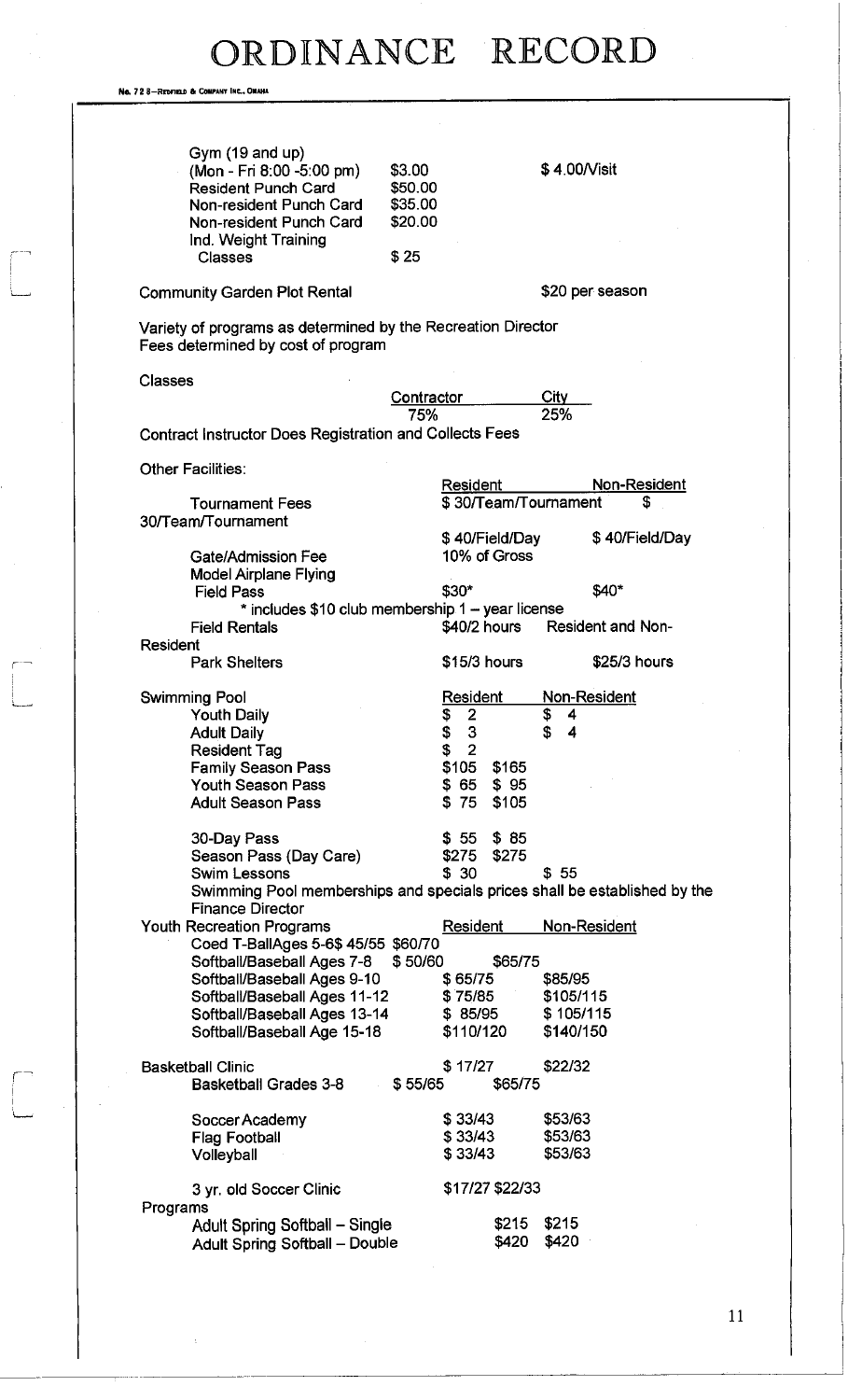No. 72 8-REDFIELD & COMPANY INC., OMAHA

| <b>Adult Volleyball</b><br>Adult Fall Softball - Single<br><b>Adult Fall Softball - Double</b>                                        | \$110 \$110<br>\$120 \$120<br>\$235 \$235        |                  |
|---------------------------------------------------------------------------------------------------------------------------------------|--------------------------------------------------|------------------|
| <b>Senior Spring Softball</b><br><b>Senior Fall Softball</b>                                                                          | \$15 per game per team<br>\$17 per game per team |                  |
| Special Services Van Fees<br>Zone 1 Trip within city limits (LaVista & Ralston)<br>Includes trips to grocery stores and senior center | $$1.00$ one way                                  |                  |
| Zone 2 Trip outside city limits                                                                                                       |                                                  | \$3.00 one way   |
| Zone 3 Trip outside city limits                                                                                                       |                                                  | $$10.00$ one way |
| Bus pass (each punch is worth \$1.00)                                                                                                 |                                                  | \$30.00          |

Section 2. Sewer Fee Schedule.

§3-103 Municipal Sewer Department; Rates.

- A. Levy of Sewer Service Charges. The following sewer service charges shall be levied against the user of premises, property or structures of every kind, nature and description, which has water service from any supply source and are located within the wastewater service area of the City of La Vista.
- B. Computation of Sewer Service Charges. For the months of December, January, February and March, the monthly charge for residential sewer services will be computed on the actual water used for these months. The monthly charge for residential sewer service in the months of April, May, June, July, August, September, October and November will be computed on the average water usage of the four (4) preceding winter months of December, January, February and March or for such portion of said consumption, whichever is the lesser. At the option of the City of La Vista, water used from private wells shall be either metered or estimated for billing purposes.
- C. Amount of Sewer Service Charges. The total sewer service charge for each sewer service user will be the sum of three (3) charges: (1) customer charge, (2) flow charge, and (3) abnormal charge.
	- 1. The customer charge is as follows
		- a. For sewer service users classified as Residential, the same being sewer service to a single family dwelling, or a duplex, apartment, or other multi-family dwelling (e.g. apartments) wherein each dwelling unit has a separate water meter that is read and charged for water and sewer use by the Metropolitan Utilities District - \$10.09 per month.
		- b. For sewer service users classified as Residential-Multi-Family, the same being sewer service to Multi-Family dwellings (e.g. apartments) wherein there is only a separate water meter to each building or complex that is read and charged for water and sewer use by the Metropolitan Utilities District - \$10.09 per month plus an amount equal to \$3.82 times the total number of dwelling units, less one, in the Multi-Family dwellings that comprise an apartment complex. The customer charge for Residential-Multi Family sewer service users will be billed by the City of La Vista in addition to the flow charge billing from the Metropolitan Utilities District. A late charge of 14% will be applied for for Multi-Family sewer use billings.
		- c. For sewer service users classified as General Commercial: Customers who normally use less than 100,000 cubic feet of water per month and who are not Residential users or Residential-Multi-Family users - \$10.82 per month. For sewer service users in this category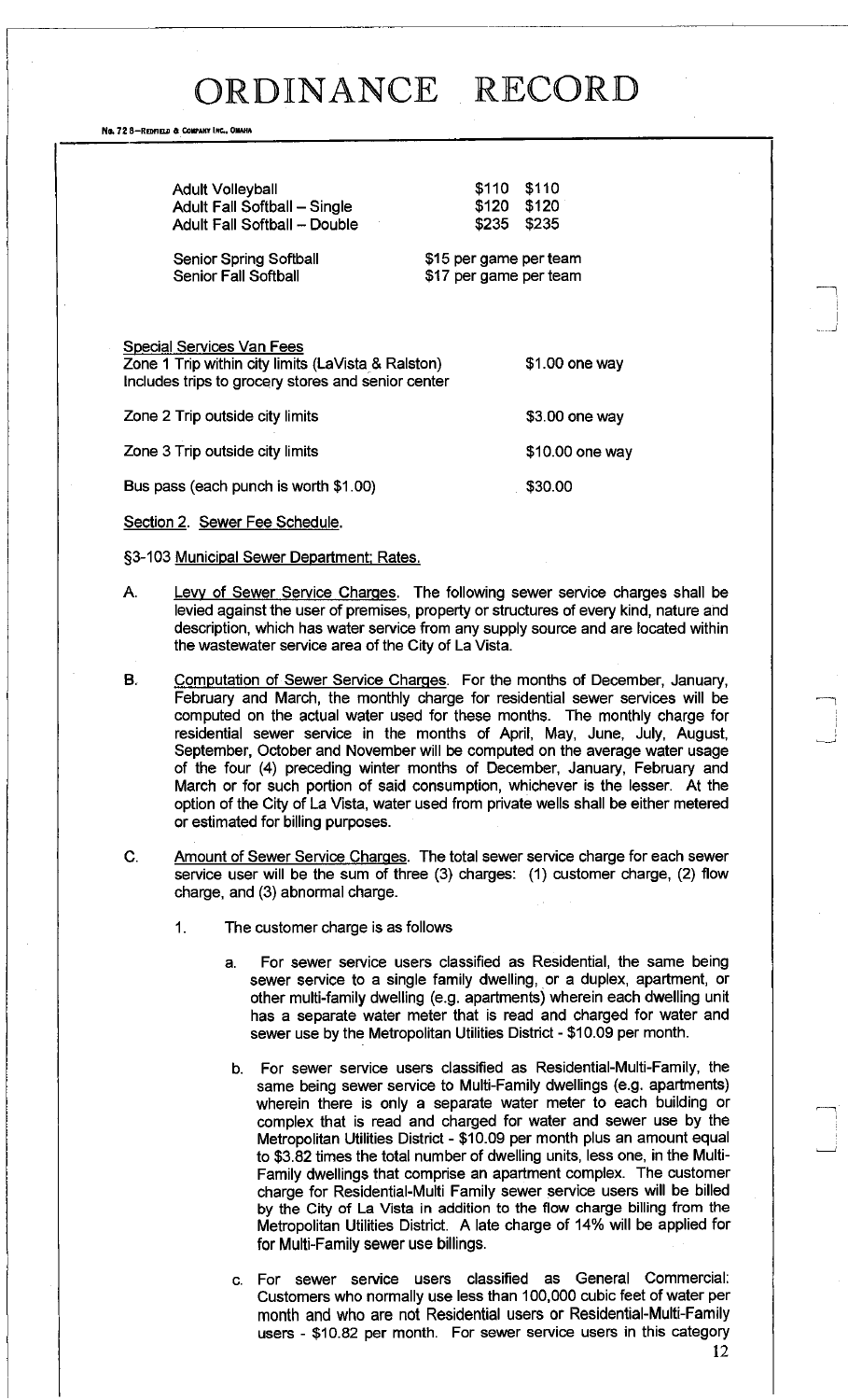No. 72 8-REDEVELD & COMPANY INC.

that require manual billing, add \$10.00 for a total of \$20,82. The manual billing of the customer charge will come from the City of La Vista instead of the Metropolitan Utilities District.

- 2. The flow charge for all sewer service users shall be \$2.94 per hundred cubic feet (ccf).
- 3. If users have abnormal strength sewage as determined by the terms of the Wastewater Service Agreement between the City of La Vista and the City of Omaha, then additional charges will be billed to the user at the applicable rates as determined by said Agreement.
- 

1

4. If users other than those classified herein are connected to the wastewater collection system, the Customer Charges, the Flow Charges and Other Charges will be determined by the City Council in accordance with rules and regulations of the EPA and the Agreement between the City of La Vista and the City of Omaha.

Section 3. Sewer/Drainage Connection Fee Schedule. A fee shall be paid to the City Treasurer as set forth in this section for each structure or tract to be connected to the sewer system of the City. No connection permit or building permit shall be issued until the following connection fees have been paid.

| <b>Residential</b>     |                                    |  |
|------------------------|------------------------------------|--|
| Single Family Dwelling | \$1,166                            |  |
| <b>Duplex</b>          | \$1,166/unit                       |  |
| <b>Multiple Family</b> | \$ 909/unit                        |  |
| Commercial/Industrial  | \$6,331/acre of land<br>as platted |  |

The fee for commercial (including industrial) shall be computed on the basis of \$6,331 per acre within each platted lot or tract, irrespective of the number of structures to be constructed thereon.

The applicable fee shall be paid in respect to each lot or building site as a condition of City's issuance of any building or sewer connection permit.

- A. Changes in Use. If the use of a lot changes subsequent to payment of the fee, which different use would require payment of a fee greater than that payable in respect to the use for which the fee was originally paid, the difference in fee shall be paid to the City at time of such change in use.
- B. Existing Structures. Structures for which sewer connection and building permits have been issued, and all permit fees in respect thereto paid, prior to the effective date hereof shall be exempt from the fees herein imposed.
- C. Preconnection Payments. Where preconnection payment charges for a subdivision or portion thereof have been paid to City at time of subdivision of a tract pursuant to agreement between the City and the developer and the sanitary and improvement district, if any, financing improvements of the subdivision, the preconnection payment so made shall be credited by City to the sewer/drainage fees payable at time of connection of the individual properties to the sewer/drainage systems of the City.
- D. Sewer Tap and Inspection and Sewer Service Fees. The fees imposed by Section 3 hereof are in addition to and not in lieu of (1) sewer tap and inspection fees payable pursuant to Section 3-122 of the La Vista Municipal Code and listed herein and (2) sewer service charges imposed by Section 2 hereof.

Section 4. Sewer Inspection Charges Established for Installation. Inspection charges for nonresidential property sewer installation shall be:

Sewer Tap Fee (Inspection Fee) Service Line w/inside diameter of 4" \$400